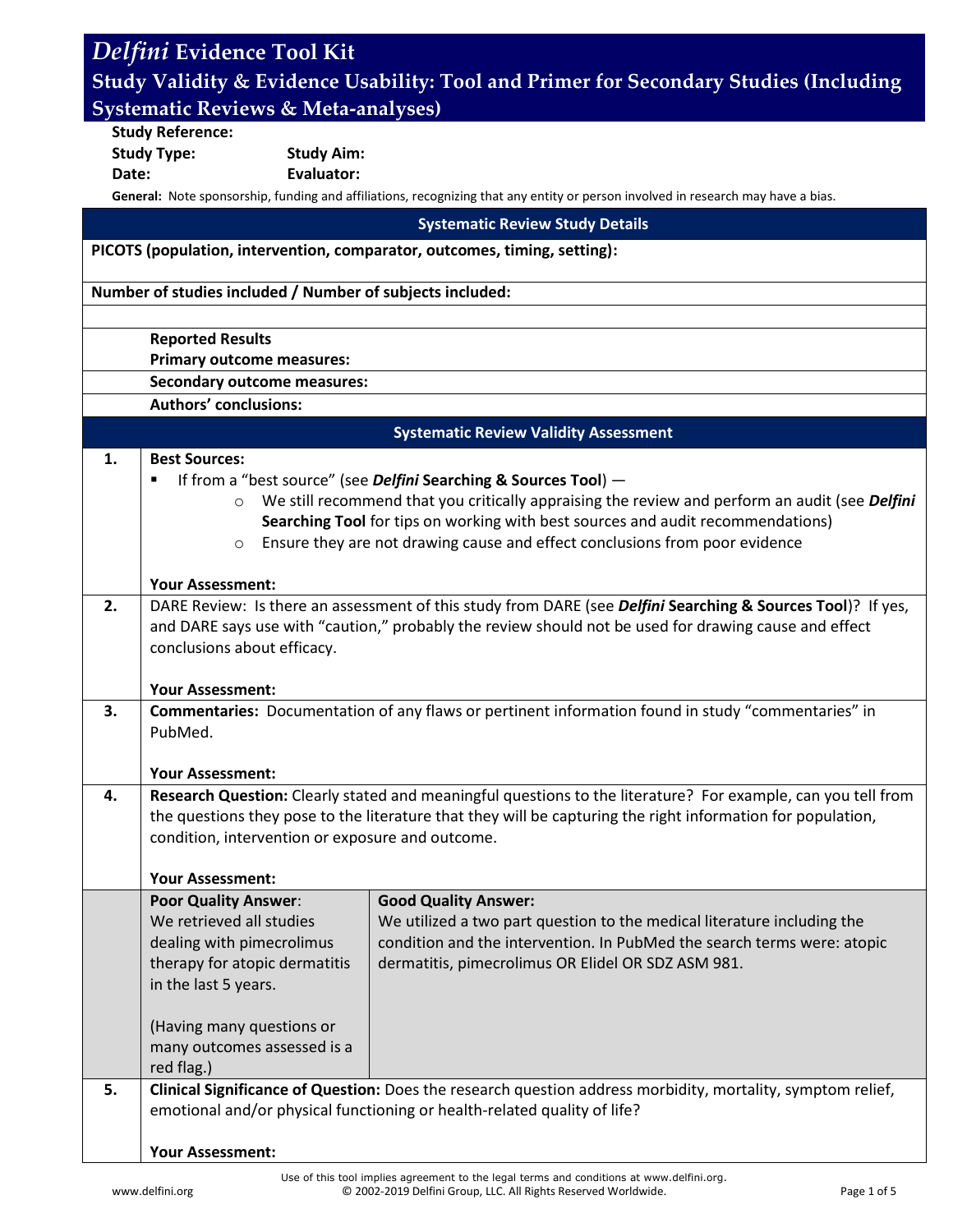### *Delfini* **Evidence Tool Kit**

#### **Study Validity & Evidence Usability: Tool and Primer for Secondary Studies (Including Systematic Reviews & Meta-analyses)**

#### **Study Reference: Study Type: Study Aim: Date: Evaluator: Poor Quality Answer**: Outcome measure was skin thickness by ultrasound. **Good Quality Answer:** A priori stated outcome measures of pruritis score, percent days using topical steroids, and overall rating of disease control. **6. Study Selection:** Explicit, documented and appropriate selection criteria chosen in advance for included studies that are sufficiently similar? For example, needs to specify study type (eg, RCT, cohort, etc.), population, methods, inventions or exposures. Sufficiently similar means similar in methods, population, intervention or exposures or characteristics, follow-up period, outcomes, etc. **Preferably more than one author selecting studies? Your Assessment: Poor Quality Answer**: (For question of therapy.) RCTs were sought. Observational studies were used when RCT information was not available. **Good Quality Answer:** For efficacy, effectiveness and adverse events we included valid and useful systematic review and meta-analysis data, and randomized controlled trials using antihypertensive medications dealing with the following clinically meaningful health and health care outcomes: mortality, morbidity, quality of life, functioning, and symptom relief. We excluded observational studies, editorials, opinion pieces, narrative reviews, animal studies, and studies with clinically non-useful outcomes. **7. Study Design:** If this is a question of therapy, screening or prevention, and observational studies are used to answer questions of efficacy, *Delfini* suggests not using the review, excepting in certain instances of all-ornone results (e.g., very large response rates). **Your Assessment: Poor Quality Answer**: (For question of therapy.) RCTs were sought. Observational studies were used when RCT information was not available. **Good Quality Answer:** Only RCTs judged to be valid were included. **8. Search Strategy:** Documented systematic and comprehensive search strategy that is well thought out and executed? Needs to include search terms, sources, filters used and dates covered Needs to include a search from the National Library of Medicine Textbooks are generally not considered to have relevant scientific information **Your Assessment: Poor Quality Answer**: Medline search through 1995. References, abstracts, *Current Contents*, textbooks were evaluated for relevant information. **Good Quality Answer:** Cochrane Database, Clinical Evidence and PubMed (National Library of Medicine) were systematically searched on March 1, 2005 and April 9, 2005 using the following terms: atopic dermatitis, pimecrolimus OR Elidel OR SDZ ASM 981. We searched using the RCT and metaanalysis limits. We also used the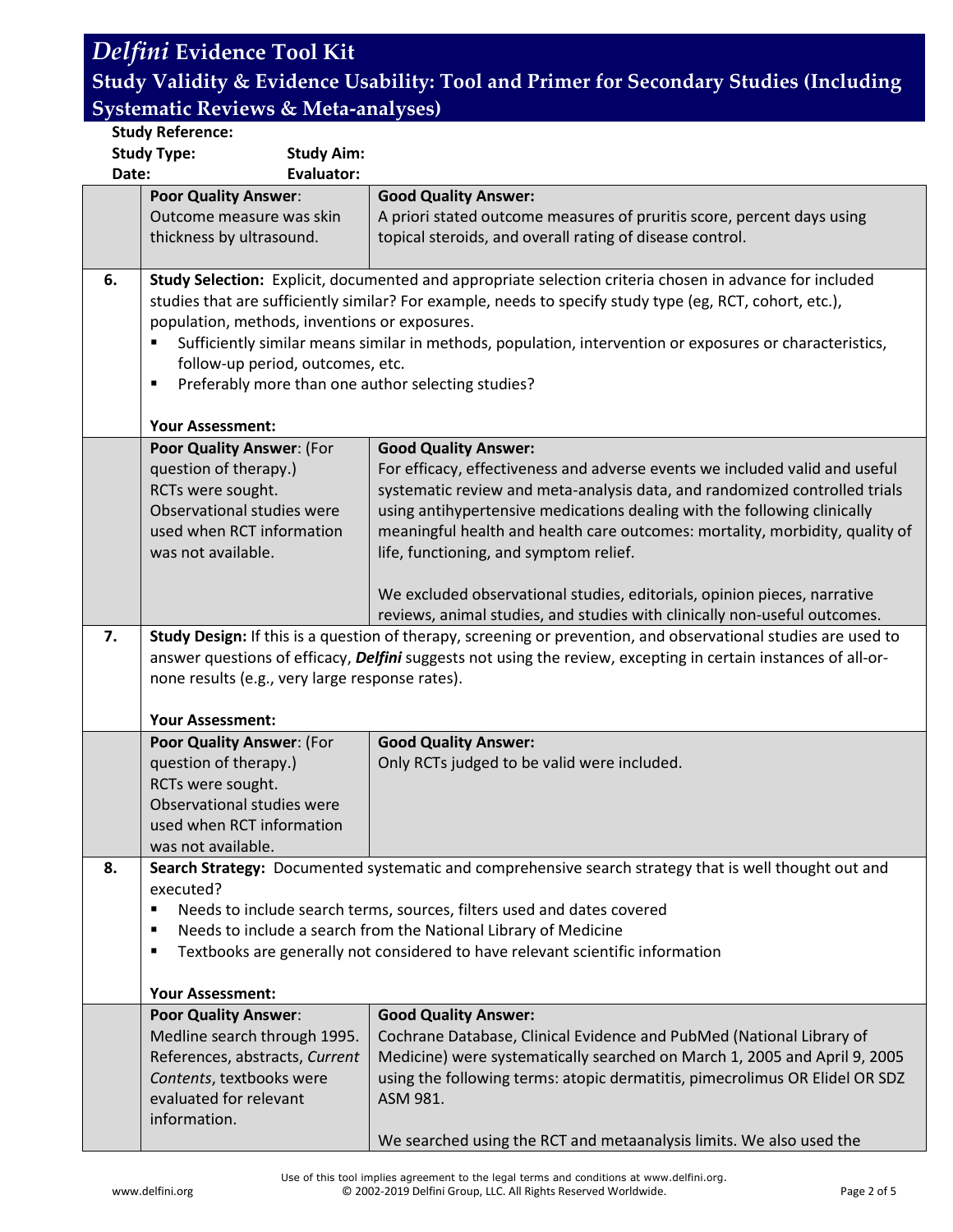# *Delfini* **Evidence Tool Kit**

**Study Validity & Evidence Usability: Tool and Primer for Secondary Studies (Including Systematic Reviews & Meta-analyses)**

| <b>Study Type:</b><br><b>Study Aim:</b><br><b>Evaluator:</b><br>Date:<br>systematic review limit in Clinical Queries (PubMed). The RCT limit along with<br>a limit of studies from Jan 1, 2004 through April 9, 2005 was used for<br>updating. An additional search for adverse events utilized the search terms:<br>pimecrolimus OR Elidel OR SDZ ASM 981 AND included terms for harms:<br>harms, adverse effects, adverse events, adverse reactions, adverse reaction<br>monitoring, ADR, pharmacovigilance (singular and plural as appropriate).<br>9.<br>Patient Population Assessment: Is the population appropriate for this question?<br><b>Your Assessment:</b><br><b>Poor Quality Answer:</b><br><b>Good Quality Answer:</b><br>We included all studies with a<br>We included only studies of patients with condition X as defined by the<br>following criteria in patients ages 18 and older.<br>control group.<br>Critical Appraisal: What is the quality of included studies?<br>10.<br>Did the authors use an explicit and quality method for determining validity of individual studies?<br>٠<br>Is there more than one author appraising studies?<br>٠<br>How were disagreements resolved?<br>NOTE: The Jadad Scale is frequently employed by reviewers for determining study quality. The Jadad<br>٠<br>Scale is referred to as a "validated" scoring system; however, it is not a good measure of study quality. If<br>the Jadad Scale is used, is there some assurance that the reviewers went beyond the Jadad Scale criteria<br>to critically examine the studies so that only valid and clinically useful studies are used to draw<br>conclusions about efficacy, for example?<br>Our advice is to audit the review. See Delfini Searching & Sources Tool for recommended approach.<br>Assessment:<br><b>Poor Quality Answer:</b><br><b>Good Quality Answer:</b><br>Conclusions are referenced.<br>The authors used validity criteria from the JAMA Users Guides to the Medical<br>Literature. They then applied the Delfini evidence/usability grading scale and<br>Comments or notes regarding<br>excluded all X and U studies (studies with lethal threats to validity or where<br>study designs are included<br>(e.g., whether studies are<br>validity was uncertain or where usefulness was uncertain). They included |
|-------------------------------------------------------------------------------------------------------------------------------------------------------------------------------------------------------------------------------------------------------------------------------------------------------------------------------------------------------------------------------------------------------------------------------------------------------------------------------------------------------------------------------------------------------------------------------------------------------------------------------------------------------------------------------------------------------------------------------------------------------------------------------------------------------------------------------------------------------------------------------------------------------------------------------------------------------------------------------------------------------------------------------------------------------------------------------------------------------------------------------------------------------------------------------------------------------------------------------------------------------------------------------------------------------------------------------------------------------------------------------------------------------------------------------------------------------------------------------------------------------------------------------------------------------------------------------------------------------------------------------------------------------------------------------------------------------------------------------------------------------------------------------------------------------------------------------------------------------------------------------------------------------------------------------------------------------------------------------------------------------------------------------------------------------------------------------------------------------------------------------------------------------------------------------------------------------------------------------------------------------------------------------------------------------------------------------------------------|
|                                                                                                                                                                                                                                                                                                                                                                                                                                                                                                                                                                                                                                                                                                                                                                                                                                                                                                                                                                                                                                                                                                                                                                                                                                                                                                                                                                                                                                                                                                                                                                                                                                                                                                                                                                                                                                                                                                                                                                                                                                                                                                                                                                                                                                                                                                                                                 |
|                                                                                                                                                                                                                                                                                                                                                                                                                                                                                                                                                                                                                                                                                                                                                                                                                                                                                                                                                                                                                                                                                                                                                                                                                                                                                                                                                                                                                                                                                                                                                                                                                                                                                                                                                                                                                                                                                                                                                                                                                                                                                                                                                                                                                                                                                                                                                 |
|                                                                                                                                                                                                                                                                                                                                                                                                                                                                                                                                                                                                                                                                                                                                                                                                                                                                                                                                                                                                                                                                                                                                                                                                                                                                                                                                                                                                                                                                                                                                                                                                                                                                                                                                                                                                                                                                                                                                                                                                                                                                                                                                                                                                                                                                                                                                                 |
|                                                                                                                                                                                                                                                                                                                                                                                                                                                                                                                                                                                                                                                                                                                                                                                                                                                                                                                                                                                                                                                                                                                                                                                                                                                                                                                                                                                                                                                                                                                                                                                                                                                                                                                                                                                                                                                                                                                                                                                                                                                                                                                                                                                                                                                                                                                                                 |
|                                                                                                                                                                                                                                                                                                                                                                                                                                                                                                                                                                                                                                                                                                                                                                                                                                                                                                                                                                                                                                                                                                                                                                                                                                                                                                                                                                                                                                                                                                                                                                                                                                                                                                                                                                                                                                                                                                                                                                                                                                                                                                                                                                                                                                                                                                                                                 |
|                                                                                                                                                                                                                                                                                                                                                                                                                                                                                                                                                                                                                                                                                                                                                                                                                                                                                                                                                                                                                                                                                                                                                                                                                                                                                                                                                                                                                                                                                                                                                                                                                                                                                                                                                                                                                                                                                                                                                                                                                                                                                                                                                                                                                                                                                                                                                 |
|                                                                                                                                                                                                                                                                                                                                                                                                                                                                                                                                                                                                                                                                                                                                                                                                                                                                                                                                                                                                                                                                                                                                                                                                                                                                                                                                                                                                                                                                                                                                                                                                                                                                                                                                                                                                                                                                                                                                                                                                                                                                                                                                                                                                                                                                                                                                                 |
|                                                                                                                                                                                                                                                                                                                                                                                                                                                                                                                                                                                                                                                                                                                                                                                                                                                                                                                                                                                                                                                                                                                                                                                                                                                                                                                                                                                                                                                                                                                                                                                                                                                                                                                                                                                                                                                                                                                                                                                                                                                                                                                                                                                                                                                                                                                                                 |
|                                                                                                                                                                                                                                                                                                                                                                                                                                                                                                                                                                                                                                                                                                                                                                                                                                                                                                                                                                                                                                                                                                                                                                                                                                                                                                                                                                                                                                                                                                                                                                                                                                                                                                                                                                                                                                                                                                                                                                                                                                                                                                                                                                                                                                                                                                                                                 |
|                                                                                                                                                                                                                                                                                                                                                                                                                                                                                                                                                                                                                                                                                                                                                                                                                                                                                                                                                                                                                                                                                                                                                                                                                                                                                                                                                                                                                                                                                                                                                                                                                                                                                                                                                                                                                                                                                                                                                                                                                                                                                                                                                                                                                                                                                                                                                 |
|                                                                                                                                                                                                                                                                                                                                                                                                                                                                                                                                                                                                                                                                                                                                                                                                                                                                                                                                                                                                                                                                                                                                                                                                                                                                                                                                                                                                                                                                                                                                                                                                                                                                                                                                                                                                                                                                                                                                                                                                                                                                                                                                                                                                                                                                                                                                                 |
|                                                                                                                                                                                                                                                                                                                                                                                                                                                                                                                                                                                                                                                                                                                                                                                                                                                                                                                                                                                                                                                                                                                                                                                                                                                                                                                                                                                                                                                                                                                                                                                                                                                                                                                                                                                                                                                                                                                                                                                                                                                                                                                                                                                                                                                                                                                                                 |
|                                                                                                                                                                                                                                                                                                                                                                                                                                                                                                                                                                                                                                                                                                                                                                                                                                                                                                                                                                                                                                                                                                                                                                                                                                                                                                                                                                                                                                                                                                                                                                                                                                                                                                                                                                                                                                                                                                                                                                                                                                                                                                                                                                                                                                                                                                                                                 |
|                                                                                                                                                                                                                                                                                                                                                                                                                                                                                                                                                                                                                                                                                                                                                                                                                                                                                                                                                                                                                                                                                                                                                                                                                                                                                                                                                                                                                                                                                                                                                                                                                                                                                                                                                                                                                                                                                                                                                                                                                                                                                                                                                                                                                                                                                                                                                 |
|                                                                                                                                                                                                                                                                                                                                                                                                                                                                                                                                                                                                                                                                                                                                                                                                                                                                                                                                                                                                                                                                                                                                                                                                                                                                                                                                                                                                                                                                                                                                                                                                                                                                                                                                                                                                                                                                                                                                                                                                                                                                                                                                                                                                                                                                                                                                                 |
|                                                                                                                                                                                                                                                                                                                                                                                                                                                                                                                                                                                                                                                                                                                                                                                                                                                                                                                                                                                                                                                                                                                                                                                                                                                                                                                                                                                                                                                                                                                                                                                                                                                                                                                                                                                                                                                                                                                                                                                                                                                                                                                                                                                                                                                                                                                                                 |
|                                                                                                                                                                                                                                                                                                                                                                                                                                                                                                                                                                                                                                                                                                                                                                                                                                                                                                                                                                                                                                                                                                                                                                                                                                                                                                                                                                                                                                                                                                                                                                                                                                                                                                                                                                                                                                                                                                                                                                                                                                                                                                                                                                                                                                                                                                                                                 |
|                                                                                                                                                                                                                                                                                                                                                                                                                                                                                                                                                                                                                                                                                                                                                                                                                                                                                                                                                                                                                                                                                                                                                                                                                                                                                                                                                                                                                                                                                                                                                                                                                                                                                                                                                                                                                                                                                                                                                                                                                                                                                                                                                                                                                                                                                                                                                 |
|                                                                                                                                                                                                                                                                                                                                                                                                                                                                                                                                                                                                                                                                                                                                                                                                                                                                                                                                                                                                                                                                                                                                                                                                                                                                                                                                                                                                                                                                                                                                                                                                                                                                                                                                                                                                                                                                                                                                                                                                                                                                                                                                                                                                                                                                                                                                                 |
|                                                                                                                                                                                                                                                                                                                                                                                                                                                                                                                                                                                                                                                                                                                                                                                                                                                                                                                                                                                                                                                                                                                                                                                                                                                                                                                                                                                                                                                                                                                                                                                                                                                                                                                                                                                                                                                                                                                                                                                                                                                                                                                                                                                                                                                                                                                                                 |
|                                                                                                                                                                                                                                                                                                                                                                                                                                                                                                                                                                                                                                                                                                                                                                                                                                                                                                                                                                                                                                                                                                                                                                                                                                                                                                                                                                                                                                                                                                                                                                                                                                                                                                                                                                                                                                                                                                                                                                                                                                                                                                                                                                                                                                                                                                                                                 |
|                                                                                                                                                                                                                                                                                                                                                                                                                                                                                                                                                                                                                                                                                                                                                                                                                                                                                                                                                                                                                                                                                                                                                                                                                                                                                                                                                                                                                                                                                                                                                                                                                                                                                                                                                                                                                                                                                                                                                                                                                                                                                                                                                                                                                                                                                                                                                 |
|                                                                                                                                                                                                                                                                                                                                                                                                                                                                                                                                                                                                                                                                                                                                                                                                                                                                                                                                                                                                                                                                                                                                                                                                                                                                                                                                                                                                                                                                                                                                                                                                                                                                                                                                                                                                                                                                                                                                                                                                                                                                                                                                                                                                                                                                                                                                                 |
|                                                                                                                                                                                                                                                                                                                                                                                                                                                                                                                                                                                                                                                                                                                                                                                                                                                                                                                                                                                                                                                                                                                                                                                                                                                                                                                                                                                                                                                                                                                                                                                                                                                                                                                                                                                                                                                                                                                                                                                                                                                                                                                                                                                                                                                                                                                                                 |
|                                                                                                                                                                                                                                                                                                                                                                                                                                                                                                                                                                                                                                                                                                                                                                                                                                                                                                                                                                                                                                                                                                                                                                                                                                                                                                                                                                                                                                                                                                                                                                                                                                                                                                                                                                                                                                                                                                                                                                                                                                                                                                                                                                                                                                                                                                                                                 |
|                                                                                                                                                                                                                                                                                                                                                                                                                                                                                                                                                                                                                                                                                                                                                                                                                                                                                                                                                                                                                                                                                                                                                                                                                                                                                                                                                                                                                                                                                                                                                                                                                                                                                                                                                                                                                                                                                                                                                                                                                                                                                                                                                                                                                                                                                                                                                 |
|                                                                                                                                                                                                                                                                                                                                                                                                                                                                                                                                                                                                                                                                                                                                                                                                                                                                                                                                                                                                                                                                                                                                                                                                                                                                                                                                                                                                                                                                                                                                                                                                                                                                                                                                                                                                                                                                                                                                                                                                                                                                                                                                                                                                                                                                                                                                                 |
|                                                                                                                                                                                                                                                                                                                                                                                                                                                                                                                                                                                                                                                                                                                                                                                                                                                                                                                                                                                                                                                                                                                                                                                                                                                                                                                                                                                                                                                                                                                                                                                                                                                                                                                                                                                                                                                                                                                                                                                                                                                                                                                                                                                                                                                                                                                                                 |
| studies rated A and B (clinically meaningful outcomes with few threats to<br>crossover, double-blind,                                                                                                                                                                                                                                                                                                                                                                                                                                                                                                                                                                                                                                                                                                                                                                                                                                                                                                                                                                                                                                                                                                                                                                                                                                                                                                                                                                                                                                                                                                                                                                                                                                                                                                                                                                                                                                                                                                                                                                                                                                                                                                                                                                                                                                           |
| validity). Two authors reviewed all articles for validity and meaningful clinical<br>randomized, single-blind,                                                                                                                                                                                                                                                                                                                                                                                                                                                                                                                                                                                                                                                                                                                                                                                                                                                                                                                                                                                                                                                                                                                                                                                                                                                                                                                                                                                                                                                                                                                                                                                                                                                                                                                                                                                                                                                                                                                                                                                                                                                                                                                                                                                                                                  |
| whether Rx was for atrial fib<br>significance. Any differences were resolved by discussion and reaching 100                                                                                                                                                                                                                                                                                                                                                                                                                                                                                                                                                                                                                                                                                                                                                                                                                                                                                                                                                                                                                                                                                                                                                                                                                                                                                                                                                                                                                                                                                                                                                                                                                                                                                                                                                                                                                                                                                                                                                                                                                                                                                                                                                                                                                                     |
| of onset <24 hours or >24<br>percent consensus.                                                                                                                                                                                                                                                                                                                                                                                                                                                                                                                                                                                                                                                                                                                                                                                                                                                                                                                                                                                                                                                                                                                                                                                                                                                                                                                                                                                                                                                                                                                                                                                                                                                                                                                                                                                                                                                                                                                                                                                                                                                                                                                                                                                                                                                                                                 |
| hours).                                                                                                                                                                                                                                                                                                                                                                                                                                                                                                                                                                                                                                                                                                                                                                                                                                                                                                                                                                                                                                                                                                                                                                                                                                                                                                                                                                                                                                                                                                                                                                                                                                                                                                                                                                                                                                                                                                                                                                                                                                                                                                                                                                                                                                                                                                                                         |
| Missing Outcomes Data: Assessment of how loss to follow-up is handled and is it done appropriately?<br>11.                                                                                                                                                                                                                                                                                                                                                                                                                                                                                                                                                                                                                                                                                                                                                                                                                                                                                                                                                                                                                                                                                                                                                                                                                                                                                                                                                                                                                                                                                                                                                                                                                                                                                                                                                                                                                                                                                                                                                                                                                                                                                                                                                                                                                                      |
|                                                                                                                                                                                                                                                                                                                                                                                                                                                                                                                                                                                                                                                                                                                                                                                                                                                                                                                                                                                                                                                                                                                                                                                                                                                                                                                                                                                                                                                                                                                                                                                                                                                                                                                                                                                                                                                                                                                                                                                                                                                                                                                                                                                                                                                                                                                                                 |
| <b>Your Assessment:</b>                                                                                                                                                                                                                                                                                                                                                                                                                                                                                                                                                                                                                                                                                                                                                                                                                                                                                                                                                                                                                                                                                                                                                                                                                                                                                                                                                                                                                                                                                                                                                                                                                                                                                                                                                                                                                                                                                                                                                                                                                                                                                                                                                                                                                                                                                                                         |
| <b>Poor Quality Answer:</b><br><b>Good Quality Answer:</b>                                                                                                                                                                                                                                                                                                                                                                                                                                                                                                                                                                                                                                                                                                                                                                                                                                                                                                                                                                                                                                                                                                                                                                                                                                                                                                                                                                                                                                                                                                                                                                                                                                                                                                                                                                                                                                                                                                                                                                                                                                                                                                                                                                                                                                                                                      |
| The authors quantitate the<br>Three of 15 studies assessed loss to follow-up and in these studies there was                                                                                                                                                                                                                                                                                                                                                                                                                                                                                                                                                                                                                                                                                                                                                                                                                                                                                                                                                                                                                                                                                                                                                                                                                                                                                                                                                                                                                                                                                                                                                                                                                                                                                                                                                                                                                                                                                                                                                                                                                                                                                                                                                                                                                                     |
| loss to follow-up, but do not<br>no significant difference in drop-out rates between the groups. All three                                                                                                                                                                                                                                                                                                                                                                                                                                                                                                                                                                                                                                                                                                                                                                                                                                                                                                                                                                                                                                                                                                                                                                                                                                                                                                                                                                                                                                                                                                                                                                                                                                                                                                                                                                                                                                                                                                                                                                                                                                                                                                                                                                                                                                      |
| studies performed an ITT analysis using worst case scenario and in all three<br>discuss how loss to follow-up                                                                                                                                                                                                                                                                                                                                                                                                                                                                                                                                                                                                                                                                                                                                                                                                                                                                                                                                                                                                                                                                                                                                                                                                                                                                                                                                                                                                                                                                                                                                                                                                                                                                                                                                                                                                                                                                                                                                                                                                                                                                                                                                                                                                                                   |
| was handled.<br>instances the outcomes were similar to the completer analysis with statistical                                                                                                                                                                                                                                                                                                                                                                                                                                                                                                                                                                                                                                                                                                                                                                                                                                                                                                                                                                                                                                                                                                                                                                                                                                                                                                                                                                                                                                                                                                                                                                                                                                                                                                                                                                                                                                                                                                                                                                                                                                                                                                                                                                                                                                                  |
| significance.                                                                                                                                                                                                                                                                                                                                                                                                                                                                                                                                                                                                                                                                                                                                                                                                                                                                                                                                                                                                                                                                                                                                                                                                                                                                                                                                                                                                                                                                                                                                                                                                                                                                                                                                                                                                                                                                                                                                                                                                                                                                                                                                                                                                                                                                                                                                   |
| Homo-/heterogeneity: If results of the studies were combined, such as in a meta-analyses, did the authors<br>12.                                                                                                                                                                                                                                                                                                                                                                                                                                                                                                                                                                                                                                                                                                                                                                                                                                                                                                                                                                                                                                                                                                                                                                                                                                                                                                                                                                                                                                                                                                                                                                                                                                                                                                                                                                                                                                                                                                                                                                                                                                                                                                                                                                                                                                |
| apply tests of homogeneity/heterogeneity to assure that the variation between studies is due to chance (i.e.,                                                                                                                                                                                                                                                                                                                                                                                                                                                                                                                                                                                                                                                                                                                                                                                                                                                                                                                                                                                                                                                                                                                                                                                                                                                                                                                                                                                                                                                                                                                                                                                                                                                                                                                                                                                                                                                                                                                                                                                                                                                                                                                                                                                                                                   |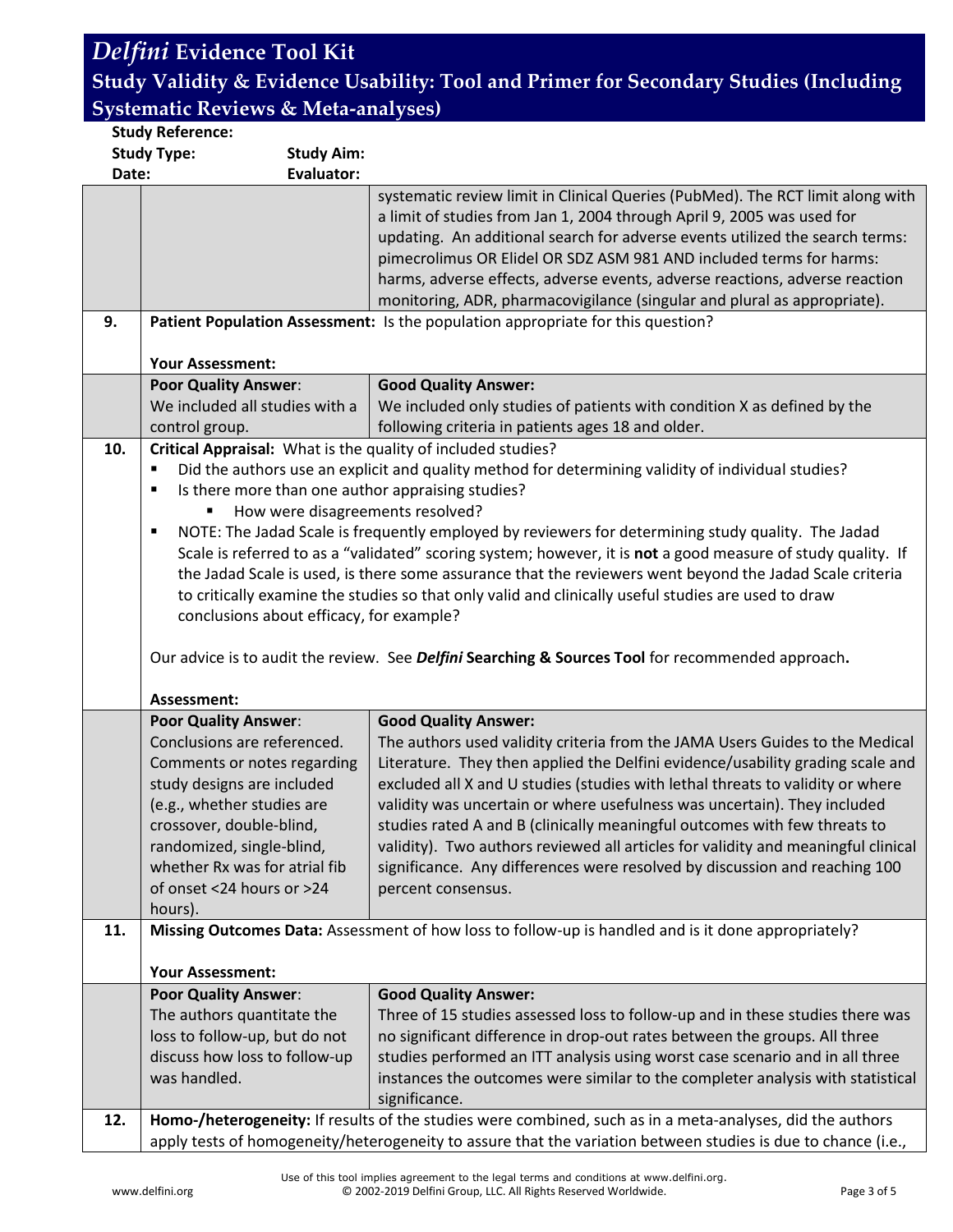#### *Delfini* **Evidence Tool Kit Study Validity & Evidence Usability: Tool and Primer for Secondary Studies (Including Systematic Reviews & Meta-analyses) Study Reference: Study Type: Study Aim: Date: Evaluator:** p-value >.05, similar point estimates, overlapping CI's, etc.)? However, this test is susceptible to problems depending upon the number of trials combined. Ideally a test for inconsistency is run  $-12$  statistic  $-$  which reports percent of total variation due to heterogeneity instead of chance: [I2 0-25% is good, to 50% moderate, to 75% not good]. Fixed-effects model assumes each study as the same treatment effect. Random-effects model assumes effects of treatment vary around an overall average treatment effect. Random effects models are often used when greater inconsistencies, but can overvalue small studies. **Your Assessment: Poor Quality Answer**: For studies in which results are combined, the authors do not state how homogeneity/heterogeneity was assessed. **Good Quality Answer:** Individual studies showed similar results, reflected in the P values of the test of heterogeneity (P 0.99 for vertebral and 0.88 for nonvertebral fractures). **13. Combining Results**: If results were combined, was it done in a reasonable and appropriate manner? If results were combined, were the authors explicit about how they did so and did they employ quality methods? (For example, were authors explicit about how they summarized the data such as in percentages or ratios; did authors make reasonable choices for grouping or stratifying outcomes of interest using such variables as age, duration of treatment, dosage, etc.) Did more than one author extract and combine data? **Your Assessment: Poor Quality Answer**: The authors do not state how results were combined. **Good Quality Answer:** Two reviewers extracted data onto an Excel spreadsheet. All of the reviewers were involved in resolving differences through discussion. Data were extracted for all variables reporting at least one of the outcomes of interest (survival to discharge or immediate survival) for patients with and without

order to assess the degree of publication bias. The outcome rates were also plotted against the year of publication in order to identify any longitudinal trends. For dichotomous variables summary odds ratios (ORs) were calculated using the DerSimonian and Laird random effects model. For continuous variables summary effect sizes, standard errors (SE) and 95% confidence intervals (CI) were calculated.

**14. Weighting:** If weighting was employed, was a reasonable approach taken?

 Weighting is generally used to favor larger studies or higher quality studies and reduce potential bias from smaller studies or those of lower quality. Be aware, however, that larger studies are not necessarily higher quality so both size and quality need to be considered, and weighting from flawed studies could distort results.

the characteristic (e.g. the rate of survival to discharge for patients with and without metastatic cancer). If available in the original literature dichotomous outcomes were also presented as continuous variables (i.e. age, haematocrit and serum creatinine levels). If more than one dichotomous cutpoint was used for a variable, both results were extracted. Immediate survival and survival to discharge were plotted against sample size using funnel plots in

 Consider sensitivity analyses where results of higher quality studies are compared with lower quality studies.